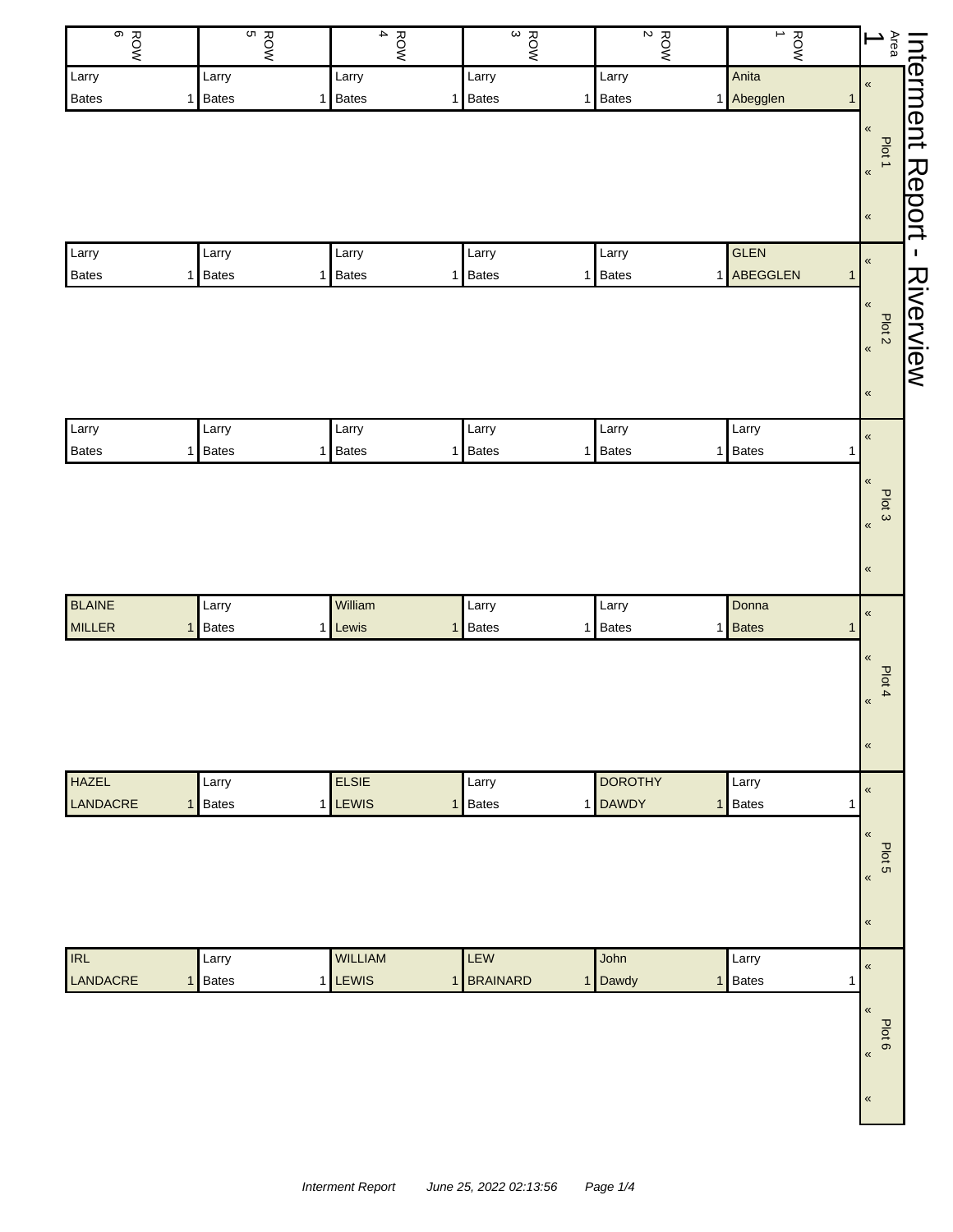| $\frac{ROW}{12}$      | $rac{1}{2}$                | ROW<br>O         | $\frac{1}{9}$     | $^\infty$<br><b>ROW</b>        | ROW<br>7       | Area<br>$\overline{\phantom{0}}$ |
|-----------------------|----------------------------|------------------|-------------------|--------------------------------|----------------|----------------------------------|
| Larry                 | Larry                      | Larry            | Larry             | Larry                          | Larry          | $\pmb{\mathfrak{C}}$             |
| <b>Bates</b>          | 1 Bates                    | 1 Bates          | <b>Bates</b><br>1 | Bates<br>1                     | 1 Bates        | 1                                |
|                       |                            |                  |                   |                                |                | $\pmb{\ll}$                      |
|                       |                            |                  |                   |                                |                | Plot 1                           |
|                       |                            |                  |                   |                                |                | $\pmb{\kappa}$                   |
|                       |                            |                  |                   |                                |                | $\pmb{\kappa}$                   |
|                       |                            |                  |                   |                                |                |                                  |
| Larry                 | Larry                      | Larry            | Larry             | Larry                          | Larry          | $\pmb{\mathfrak{C}}$             |
| <b>Bates</b>          | 1 Bates                    | 1 Bates          | <b>Bates</b><br>1 | Bates<br>1                     | 1 Bates        | 1                                |
|                       |                            |                  |                   |                                |                | $\pmb{\kappa}$                   |
|                       |                            |                  |                   |                                |                | Plot <sub>2</sub>                |
|                       |                            |                  |                   |                                |                | $\pmb{\kappa}$                   |
|                       |                            |                  |                   |                                |                |                                  |
|                       |                            |                  |                   |                                |                | $\pmb{\kappa}$                   |
| Larry                 | Larry                      | Larry            | Larry             | Larry                          | THREE BABIES   | $\pmb{\kappa}$                   |
| <b>Bates</b>          | <b>Bates</b><br>1          | 1 Bates          | <b>Bates</b><br>1 | Bates<br>1                     | 1 MCKINLEY     | $\mathbf{1}$                     |
|                       |                            |                  |                   |                                |                | $\pmb{\alpha}$                   |
|                       |                            |                  |                   |                                |                | Plot 3                           |
|                       |                            |                  |                   |                                |                | $\pmb{\kappa}$                   |
|                       |                            |                  |                   |                                |                |                                  |
|                       |                            |                  |                   |                                |                | $\pmb{\kappa}$                   |
|                       |                            |                  | <b>GLENDON</b>    |                                | <b>CHARLES</b> |                                  |
| Larry<br><b>Bates</b> | Larry<br><b>Bates</b><br>1 | Larry<br>1 Bates | $1$ HILL          | Larry<br>Bates<br>$\mathbf{1}$ | 1 MCKINLEY     | $\pmb{\kappa}$<br>$\mathbf{1}$   |
|                       |                            |                  |                   |                                |                |                                  |
|                       |                            |                  |                   |                                |                | $\pmb{\kappa}$                   |
|                       |                            |                  |                   |                                |                | Plot 4                           |
|                       |                            |                  |                   |                                |                | $\left\langle \right\rangle$     |
|                       |                            |                  |                   |                                |                | $\pmb{\kappa}$                   |
|                       |                            |                  |                   |                                |                |                                  |
| Larry                 | Larry                      | Larry            | <b>LEANNA</b>     | <b>VESTA</b>                   | S. ROSSER      | $\pmb{\kappa}$                   |
| <b>Bates</b>          | 1 Bates                    | 1 Bates          | $1$ HILL          | 1 MCDOWELL                     | 1 MCKINLEY     | $\mathbf{1}$                     |
|                       |                            |                  |                   |                                |                | $\pmb{\mathfrak{C}}$             |
|                       |                            |                  |                   |                                |                | Plot 5                           |
|                       |                            |                  |                   |                                |                | $\pmb{\kappa}$                   |
|                       |                            |                  |                   |                                |                |                                  |
|                       |                            |                  |                   |                                |                | $\pmb{\kappa}$                   |
| Larry                 | Larry                      | Russell          | <b>JOHN</b>       | <b>JOHN "MACK"</b>             | <b>EDWIN</b>   |                                  |
| <b>Bates</b>          | 1 Bates                    | 1 Ader           | $1$ HILL          | 1 MCDOWELL                     | 1 MCKINLEY     | $\pmb{\kappa}$<br>$\mathbf{1}$   |
|                       |                            |                  |                   |                                |                |                                  |
|                       |                            |                  |                   |                                |                | $\pmb{\kappa}$                   |
|                       |                            |                  |                   |                                |                | Plot 6<br>$\langle$              |
|                       |                            |                  |                   |                                |                |                                  |
|                       |                            |                  |                   |                                |                | $\pmb{\mathfrak{C}}$             |
|                       |                            |                  |                   |                                |                |                                  |
|                       |                            |                  |                   |                                |                |                                  |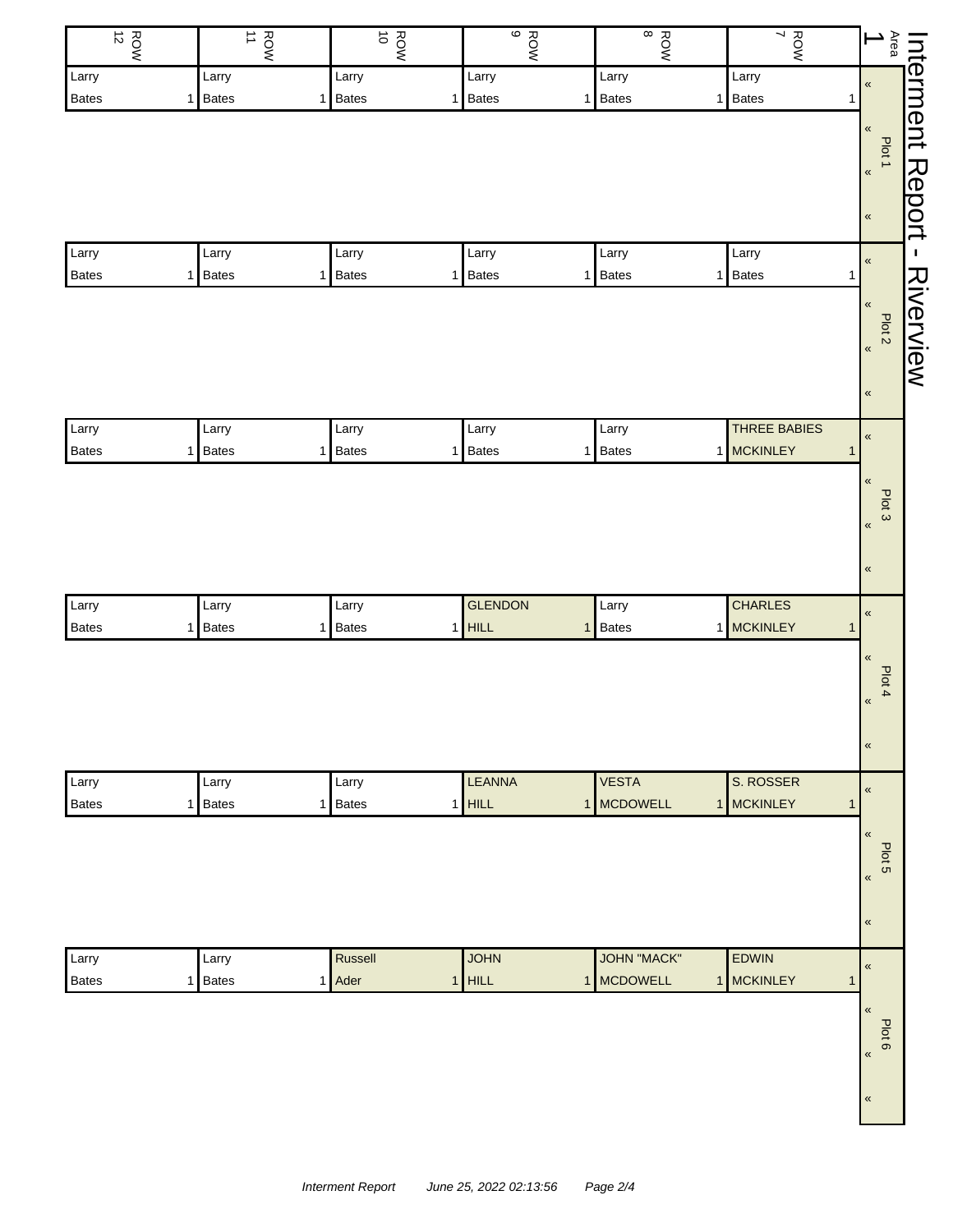| $\frac{R}{8}$ | ROW<br>V | ROW<br>S | ROW<br>15             | $\frac{R}{4}$                  | $\frac{R}{13}$                   | $\frac{1}{\sqrt{2}}$                                  |
|---------------|----------|----------|-----------------------|--------------------------------|----------------------------------|-------------------------------------------------------|
|               |          |          | Larry<br>Bates<br>1   | Larry<br>Bates<br>$\mathbf{1}$ | Larry<br>Bates<br>$\mathbf{1}$   | $\pmb{\kappa}$                                        |
|               |          |          |                       |                                |                                  | $\pmb{\alpha}$<br>Plot 1                              |
|               |          |          |                       |                                |                                  | $\overline{\mathbf{K}}$<br>$\pmb{\kappa}$             |
|               |          |          | Larry<br>Bates<br>1   | Larry<br>Bates                 | Larry<br>1 Bates<br>$\mathbf{1}$ | <b>Interment Report - Riverview</b><br>$\pmb{\kappa}$ |
|               |          |          |                       |                                |                                  | $\pmb{\kappa}$<br>Plot <sub>2</sub>                   |
|               |          |          |                       |                                |                                  |                                                       |
|               |          |          |                       |                                |                                  | $\pmb{\alpha}$                                        |
|               |          |          | Larry<br>Bates<br>1   | Larry<br>Bates<br>$\mathbf{1}$ | Larry<br><b>Bates</b><br>1       | $\pmb{\kappa}$                                        |
|               |          |          |                       |                                |                                  | $\pmb{\kappa}$<br>Plot 3                              |
|               |          |          |                       |                                |                                  | $\pmb{\kappa}$<br>$\,\alpha$                          |
|               |          |          | Larry                 | Larry                          | Larry                            | $\pmb{\kappa}$                                        |
|               |          |          | Bates<br>$\mathbf{1}$ | Bates<br>1                     | <b>Bates</b><br>$\mathbf{1}$     | $\pmb{\ll}$                                           |
|               |          |          |                       |                                |                                  | Plot 4<br>$\pmb{\kappa}$                              |
|               |          |          |                       |                                |                                  | $\pmb{\kappa}$                                        |
|               |          |          | Larry<br>Bates<br>1   | Larry<br>Bates<br>$\mathbf{1}$ | Larry<br>Bates<br>$\mathbf{1}$   | $\pmb{\kappa}$                                        |
|               |          |          |                       |                                |                                  | $\pmb{\kappa}$<br>Plot 5                              |
|               |          |          |                       |                                |                                  | $\pmb{\kappa}$                                        |
|               |          |          |                       |                                |                                  | $\pmb{\kappa}$                                        |
|               |          |          | Larry<br>Bates<br>1   | Larry<br>Bates<br>$\mathbf{1}$ | Larry<br>Bates<br>$\mathbf{1}$   | $\pmb{\kappa}$                                        |
|               |          |          |                       |                                |                                  | $\pmb{\kappa}$<br>Plot 6                              |
|               |          |          |                       |                                |                                  | $\pmb{\kappa}$                                        |
|               |          |          |                       |                                |                                  | $\pmb{\ll}$                                           |